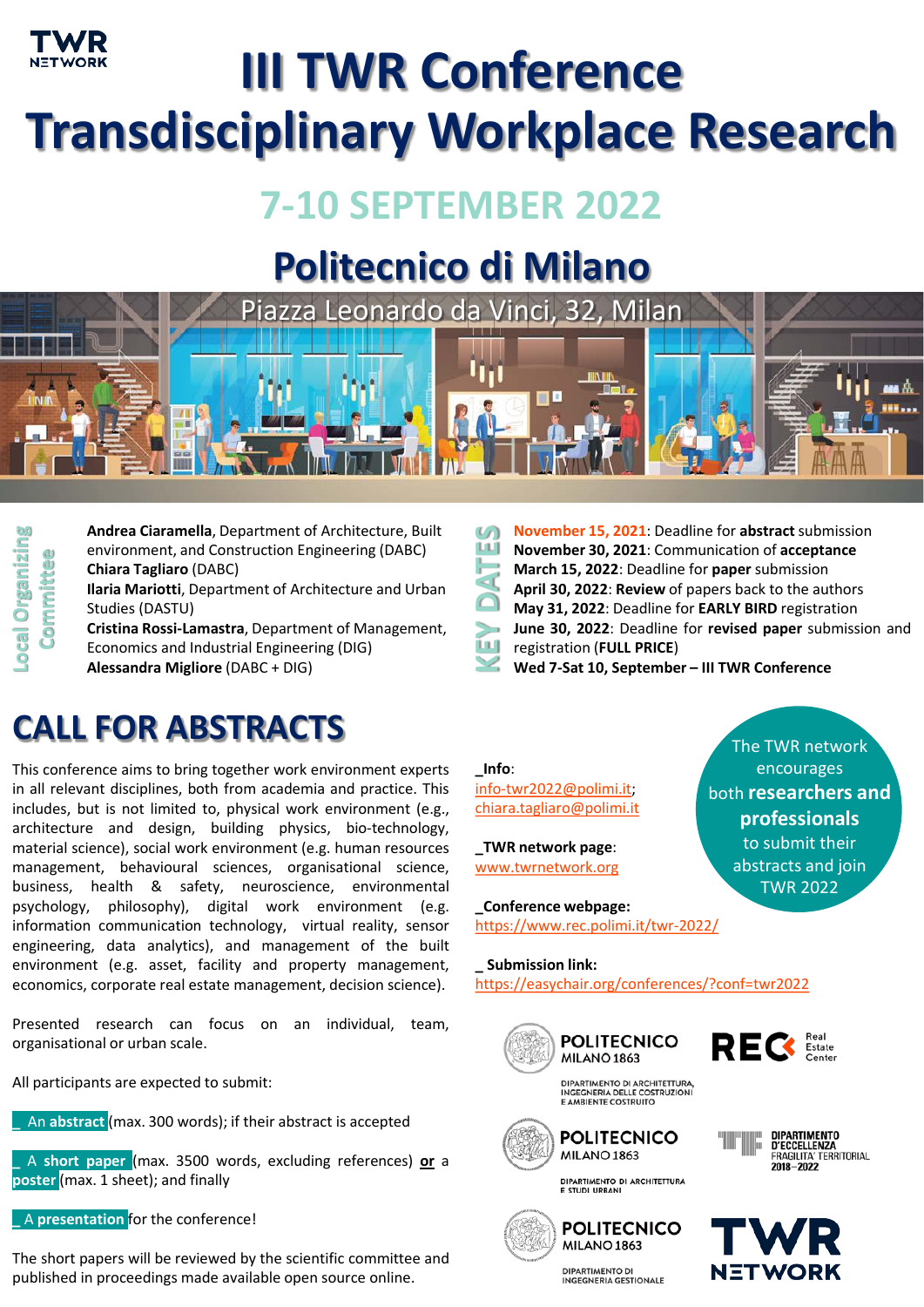

# **III TWR Conference Transdisciplinary Workplace Research**

## **7-10 SEPTEMBER 2022**

## **Politecnico di Milano**



### **TOPICS OF PARTICULAR INTEREST**

#### **Social issues**, like:

Safety, health, wellbeing and productivity Inclusion and gender issues Interactive VS concentrative work Social networks Workplace culture and leadership Activity Based/New Ways of Working Work patterns and activities The future of knowledge work

#### **+ 2 SPECIAL SESSIONS**:

- 1. The geography of new working spaces and the impact on the periphery (COST Action CA18214)
- 2. Academic and creative spaces on- and off-campus

Conference webpage

*All papers must be original and not simultaneously submitted to another journal or conference.*



#### **Technology issues**, like:

Telework and tools for remote work Smart building technology Use of "big and small" data Digitalized office and immersive technologies Predictive modeling of user behavior in the workplace

#### **Management issues**, like:

Workplace Key Performance indicators Managing workplace support processes Remote working Sustainable workplace Effectiveness and efficiency Strategic workplace management Workplace and employer branding Circular economy Workplace services





**DIPARTIMENTO** 

2018-2022

DIPARTIMENTO<br>D'ECCELLENZA<br>FRAGILITA' TERRITORIAL





DIPARTIMENTO DI ARCHITETTURA<br>E STUDI URBANI





**DIPARTIMENTO DI INGEGNERIA GESTIONALE**